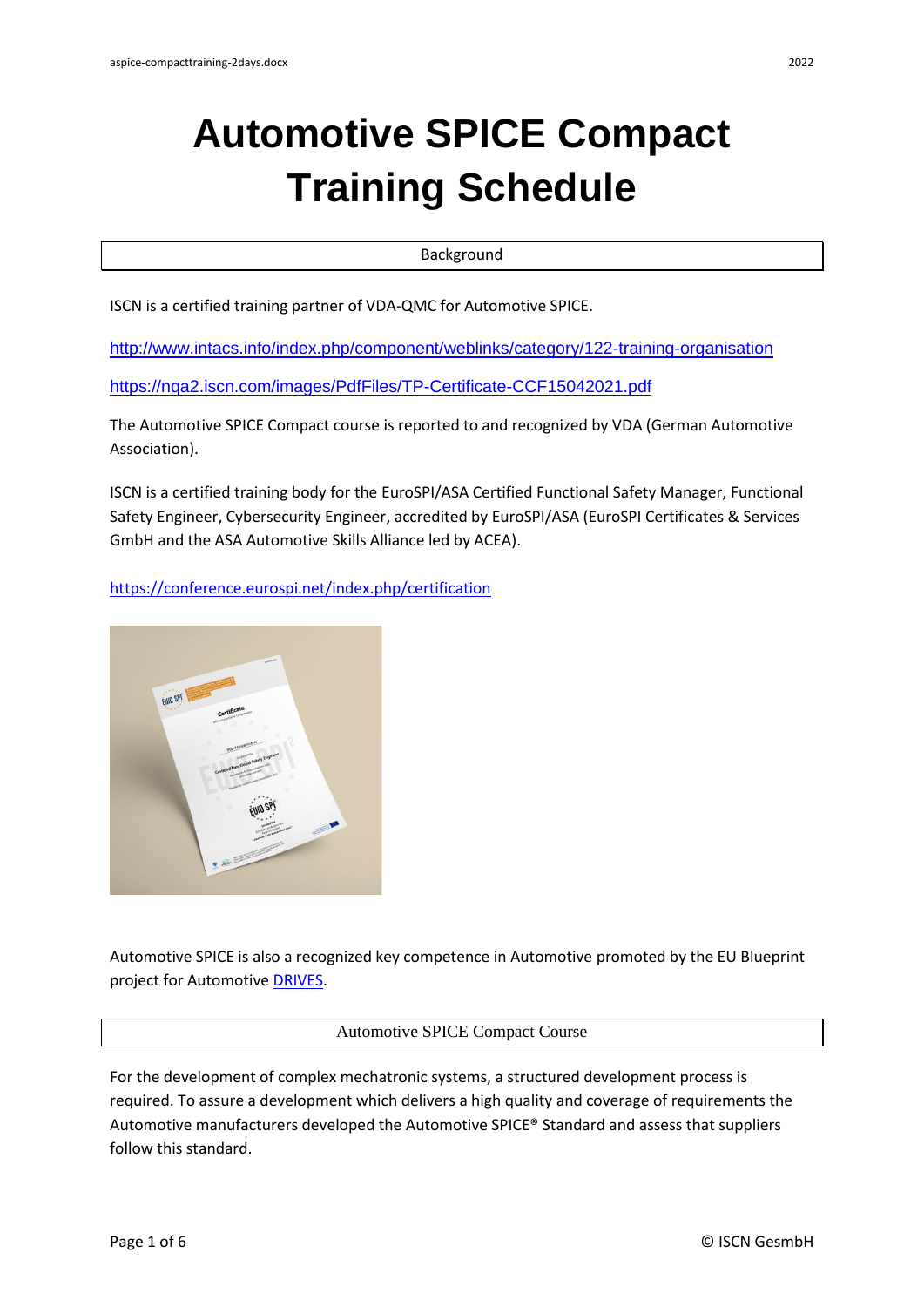In this 2 day course you learn about the structure and content of Automotive SPICE. You use an assessment tool and practically learn to apply the norm based on a case study and examples. You learn how to identify strengths and weaknesses, how to assess and rate and which processes in the VDA scope will be rated. Based on such a rating improvement activities can be identified and consolidated with your existing business, process and training goals.

The course is based on a "Learning by Doing" principle, about 50% of the course is based on a case study, the use of an assessment tool, and deriving the right conclusions for improvements. This practical live experience with discussions helps you to learn about how to practically implement improvements in your organisation.

#### **Target Group**

Project leaders, managers, software engineers, system engineers, quality engineers and managers, process managers and engineers. For hardware engineers there is an extra HW SPICE course.

#### **Contents**

- + Idea and motivation of Automotive SPICE®
- + Processes and structure of Automotive SPICE®
- + Rating in Automotive SPICE®
- + Case study and exercise for level 1
- + Capability Dimension (Level 2-5)
- + Case study and exercise for level 2
- + Deriving improvement ideas to fulfil the standard

#### **Preconditions to participate**

none, Experience in SW or systems automotive development

#### **Certificate**

Attendees receive a course participation certificate which is reported to and recognised by VDA.

#### **Duration**

2 Days, from 9:00 to ca. 17:00

**Maximum attendee number** 15 participants

# **Resources**

### Free Available ASPICE Introduction **MOOCs to Attend as a Preparation**

The course materials and lectures are online available on the DRIVES platform. MOOC stands for Massive open online courses.

<https://learn.drives-compass.eu/>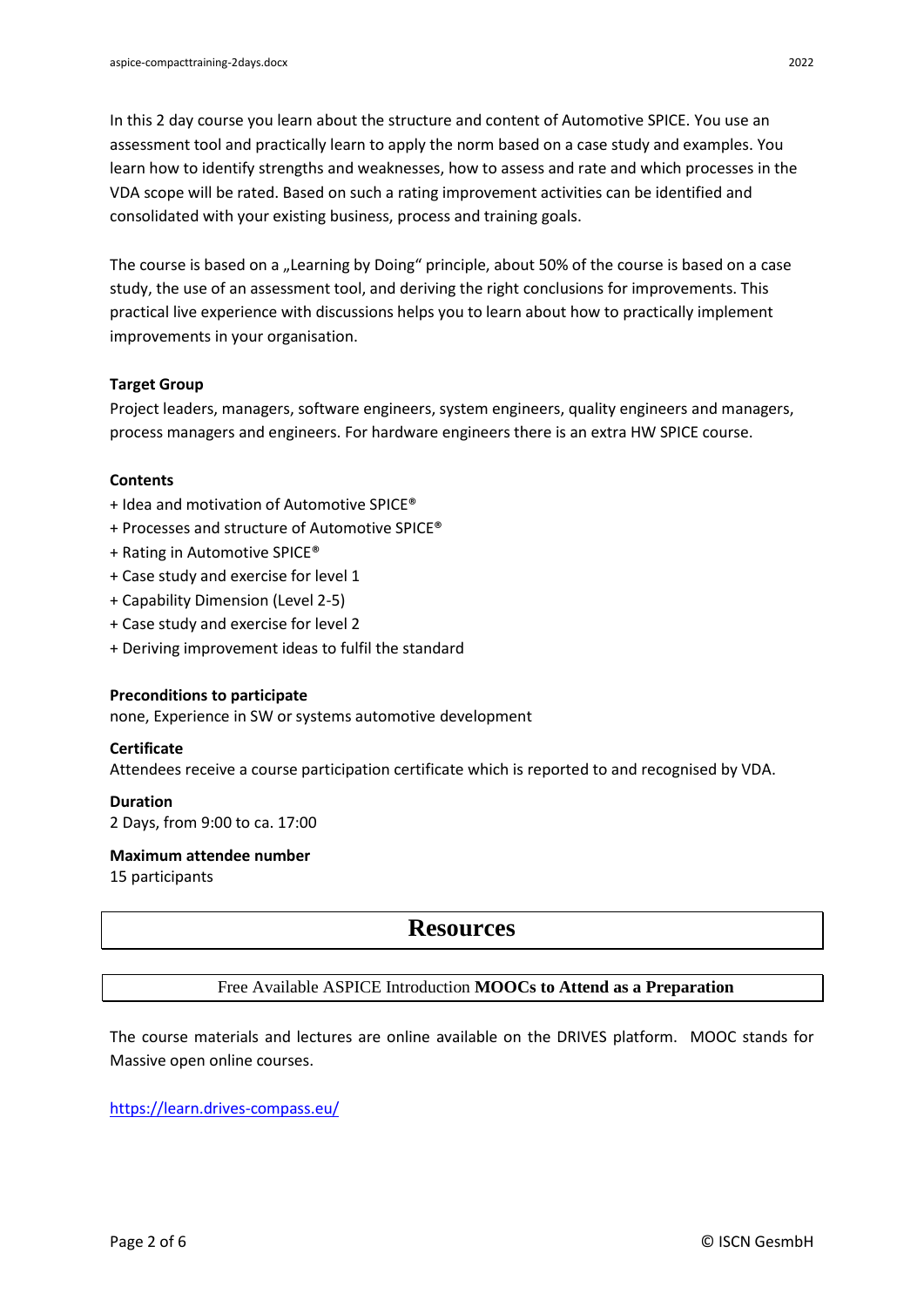

Training courses can be used free of costs by individuals or companies to upskill or reskill their employees or by education and training providers in their courses only through the<br>DRIVES learning platform.

Scroll down and select the course.

- 1. MOOC for Introduction to Automotive SPICE ®
- Select the course Introduction to Automotive SPICE ®
- Register

 $\Box$   $\Box$  Zur Suche Text hier eingeben

• You receive an email and need to confirm by clicking the link in your email.

O H C **R R Q C G G B B B V C** J

- Then you can login
- 2. MOOC for Introduction to Automotive SPICE ® Provisional Assessor
- Select the course Introduction to Automotive SPICE ® Provisional Assessor
- Register
- You receive an email and need to confirm by clicking the link in your email.
- Then you can login

 $\begin{array}{c} \wedge \bar{Q} \text{ WQ} \ll \frac{1}{2} \text{ VQ} \text{ VQ} \text{ VQ} \text{ VQ} \text{ VQ} \text{ VQ} \end{array}$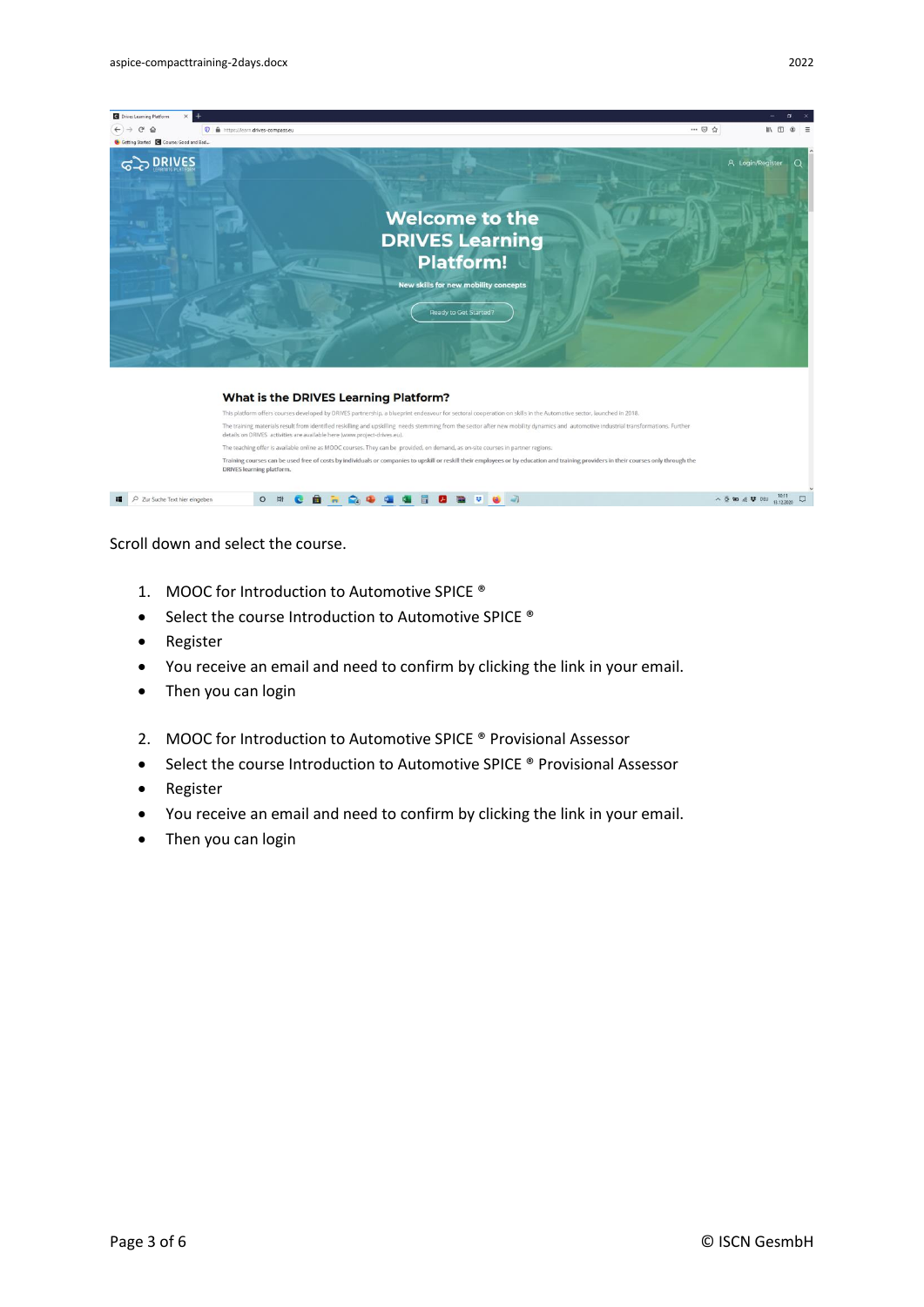

## **Automotive SPICE Compact Course (2 Days)**

The course materials and lectures are online available on the EuroSPI Academy platform and form the basis for the course with exercises.

#### <https://academy.eurospi.net/>



- Select the course Automotive SPICE Compact
- Register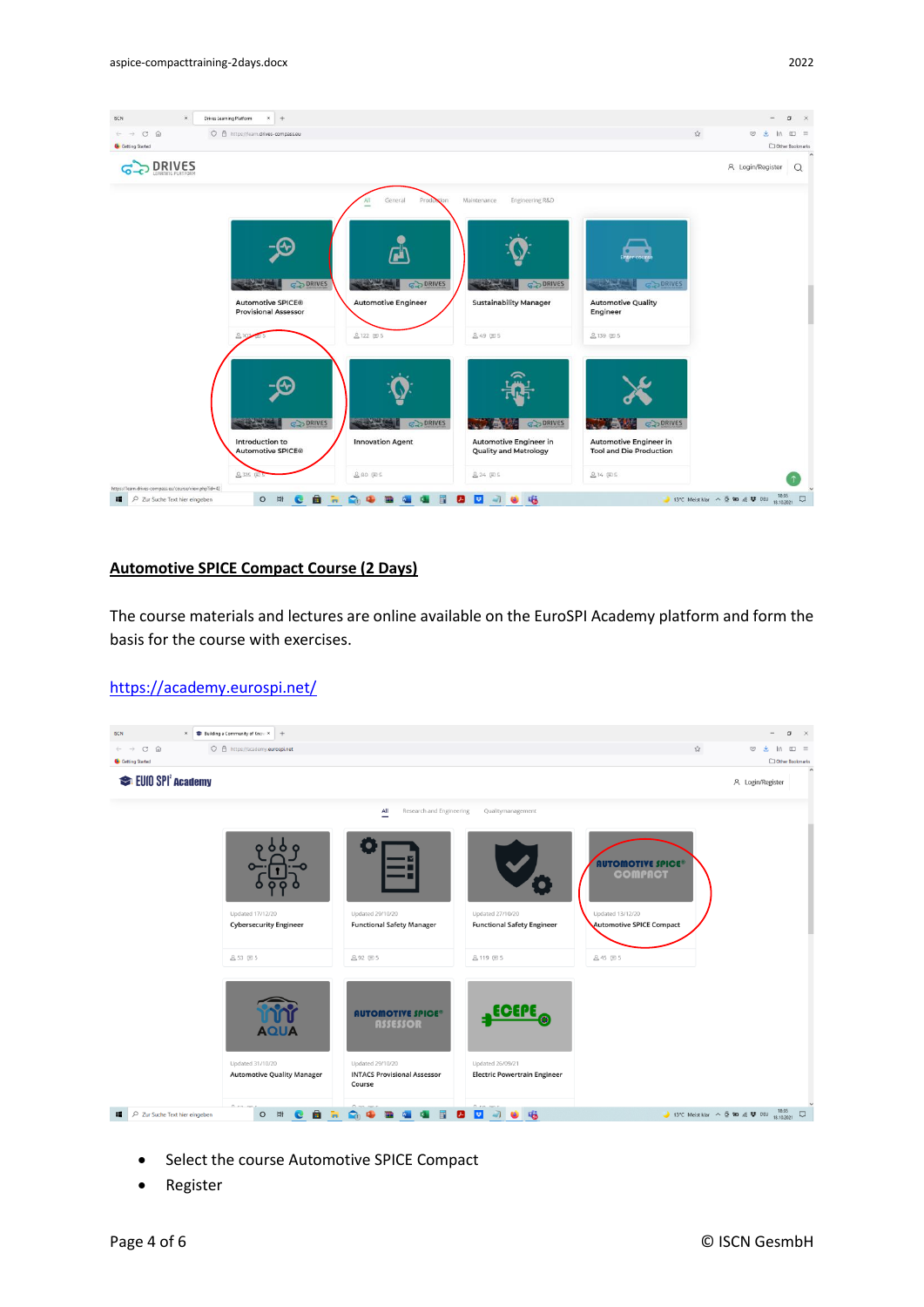- You receive an email and need to confirm by clicking the link in your email.
- Then you can login
- You need the enrollment key **- will be provided**

#### Assessment Portal System

Practical exercises are performed with and cloud based assessment portal of ISCN.

[https://www.iscn.com/capadv\\_r82/](https://www.iscn.com/capadv_r82/)



The trainer will establish a training assessment and provide the exercise teams with an assessor account.

Course Schedule

#### **Schedule**

| Day $1$                  | From  | Τo    |
|--------------------------|-------|-------|
| Introduction             | 9.00  | 9.30  |
| Mod 01 Motivation for    | 9.30  | 10.00 |
| Automotive SPICE®        |       |       |
| Mod 02 Structure of      | 10.00 | 11.00 |
| Automotive SPICE®        |       |       |
| <b>Break</b>             | 11.00 | 11.30 |
| Mod 03 Rating Guidelines | 11.30 | 12.30 |
| Lunch Break              | 12.30 | 13.30 |
| Case Study (Level 1)     | 13.30 | 15.00 |
| <b>Break</b>             | 15.00 | 15.30 |
| Case Study (Level 1)     | 15.30 | 17.00 |

| Dav                      | From  | To    |
|--------------------------|-------|-------|
| Mod 04 Capability Levels | 8.00  | 09.30 |
| <b>Break</b>             | 09.30 | 10.00 |